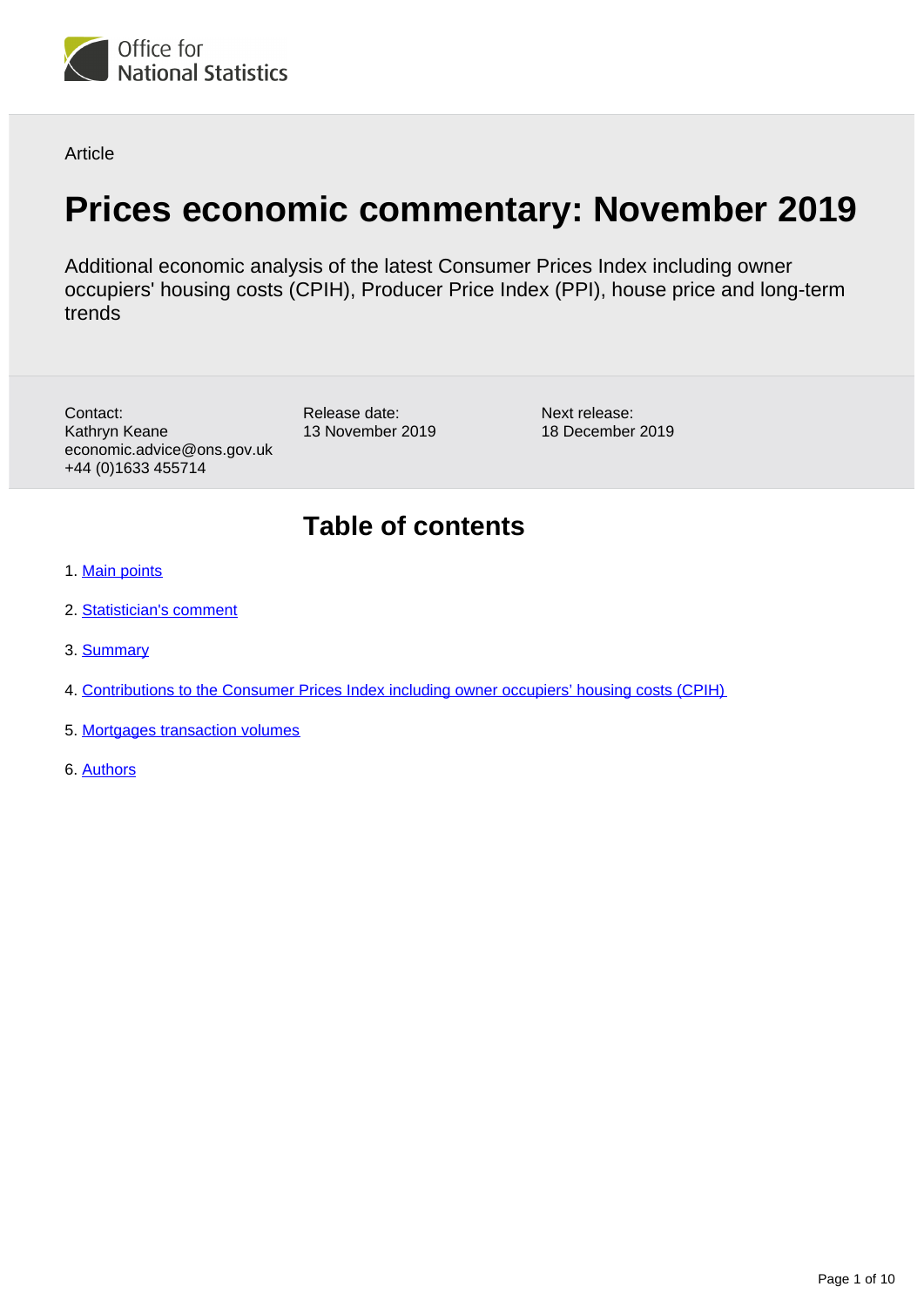# <span id="page-1-0"></span>**1 . Main points**

- The 12-month growth rate of the Consumer Prices Index including owner occupiers' housing costs (CPIH) was 1.5% in October 2019, down from 1.7% in September 2019; this is the lowest annual rate since November 2016.
- Transport and energy prices have contributed to falling 12-month growth rates for CPIH in recent months.
- The output Producer Price Index (output PPI) grew by 0.8% in the 12 months to October 2019, down from growth of 1.2% in the 12 months to September 2019.
- The input Producer Price Index (input PPI) fell by 5.1% on the year to October 2019, down from a fall of 3.0% in September 2019, largely driven by a fall in crude oil prices.
- Average house prices in the UK increased by 1.3% in the year to September 2019, unchanged from August 2019.
- Mortgage transaction volumes for first-time buyers have overtaken those for former owner occupiers in 2019.

### <span id="page-1-1"></span>**2 . Statistician's comment**

Commenting on today's inflation figures, an ONS spokesperson said:

"A fall in utility prices due to a lowering of the energy price cap helped ease inflation in October. However, this was partially offset by rising clothing prices."

# <span id="page-1-2"></span>**3 . Summary**

Today's inflation figures are in line with the [Bank of England's inflation forecast](https://www.bankofengland.co.uk/monetary-policy-report/2019/november-2019/the-economic-outlook). Figure 1 shows that the 12-month growth rate of the [Consumer Prices Index including owner occupiers' housing costs \(CPIH\)](https://www.ons.gov.uk/releases/ukconsumerpriceinflationoctober2019) was 1.5% in October 2019, down from 1.7% in September 2019. This is the lowest rate since November 2016. This downward movement mainly came from housing and household services because of gas and electricity prices falling between September and October 2019, following a reduction to the Ofgem energy price cap. In 2018, providers had increased prices by 2.0%, between the same two months.

The output [Producer Price Index](https://www.ons.gov.uk/releases/producerpriceinflationukoctober2019) (output PPI) grew by 0.8% in the 12 months to October 2019, down from a growth of 1.2% in the 12 months to September 2019. Eight out of ten product groups provided upward contributions to the annual rate of output inflation, with petroleum, and chemicals and pharmaceuticals being the only groups providing a downward contribution.

The input [Producer Price Index](https://www.ons.gov.uk/releases/producerpriceinflationukoctober2019) (input PPI) fell by 5.1% in the 12 months to October 2019, down from a negative growth of 3.0% in the 12 months to September 2019. This is the third consecutive month that the rate has been negative and the lowest annual rate since April 2016. Crude oil was the biggest driver of the fall, with crude oil prices falling by almost 23% on the year.

The Bank of England [monitors inflation and growth](https://www.bankofengland.co.uk/inflation-report/inflation-reports) in the UK economy in order to set the Bank interest rate. Currently, the Bank of England targets a Consumer Prices Index (CPI) 12-month growth rate of 2%. The Bank of England expects inflation in the [UK to fall further next year partly because of lower utility bills](https://www.bankofengland.co.uk/monetary-policy-report/2019/november-2019/the-economic-outlook). Beyond that, it expects rising excess demand to increase inflationary pressures.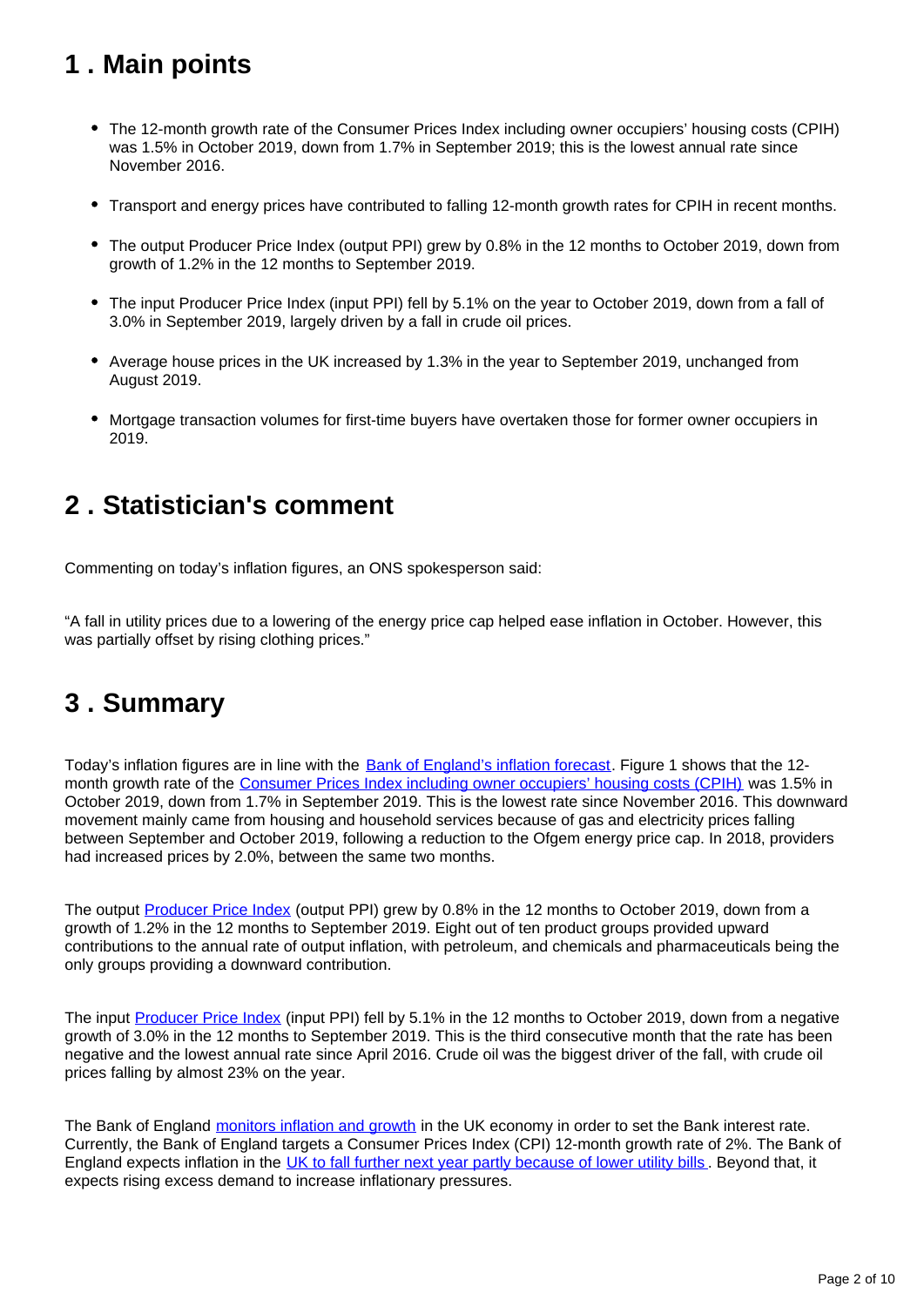#### **Figure 1: The 12-month growth rates of CPIH, input PPI and output PPI all fell between September 2019 and October 2019**

**12-month growth rates for input PPI (left-hand side), output PPI (left-hand side), and CPIH (right-hand side), UK, October 2010 to October 2019, %**



**Source: Office for National Statistics – Consumer Prices Index including owner occupiers' housing costs**

#### **Notes**

1. These data are also available within the **[Dashboard: Understanding the UK economy](https://www.ons.gov.uk/economy/nationalaccounts/articles/dashboardunderstandingtheukeconomy/2017-02-22)**.

### <span id="page-2-0"></span>**4 . Contributions to the Consumer Prices Index including owner occupiers' housing costs (CPIH)**

Figure 2 shows the contributions to the Consumer Prices Index including owner occupiers' housing costs (CPIH) by international classification of individual consumption by purpose (COICOP). Looking at contributions allows us to analyse the categories that have driven headline inflation over recent months.

The 12-month growth rate of CPIH was 1.5% in October 2019, down from 1.7% in September 2019, and down from 2.7% in January 2018. Recent falls have largely been driven by falling contributions from the transport, and housing and household services divisions.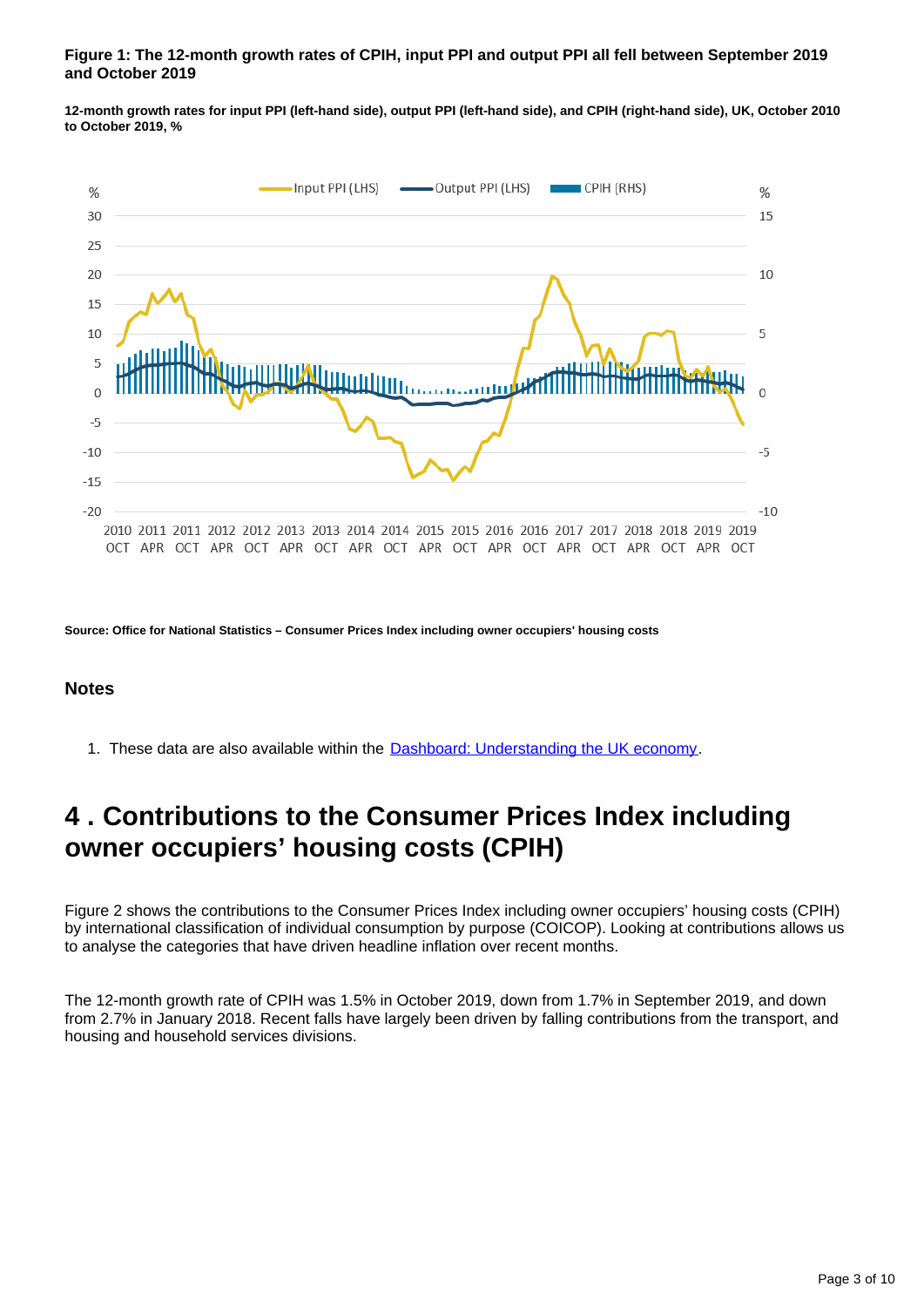#### **Figure 2: The 12-month growth rate of CPIH has gradually fallen since January 2018**

#### **Contributions to the CPIH 12-month rate, UK, Jan 2018 to Oct 2019, % and percentage points**

### Figure 2: The 12-month growth rate of CPIH has gradually fallen since January 2018

Contributions to the CPIH 12-month rate, UK, Jan 2018 to Oct 2019, % and percentage points



#### **Source: Office for National Statistics – Consumer Prices Index including owner occupiers' housing costs**

#### **Notes:**

- 1. Contributions may not sum due to rounding.
- 2. Other goods and services is made up of health, communications, education and miscellaneous goods and services.

Most components have consistently made a positive contribution to CPIH growth throughout the period, with exceptions including clothing and footwear which have made negative contributions in some months.

Transport saw the largest variation in its contribution to the CPIH 12-month growth rate in 2018, rising sharply from a contribution of 0.30 percentage points in April 2018 to 0.75 percentage points in August 2018 before falling to a contribution of 0.41 percentage points in December 2018. This movement was largely driven by fuels and lubricants – prices for which tend to move broadly in line with changes in world prices for crude oil, which had been falling for several months. Other components of transport saw price variations but had less impact on the 12 month growth rate because of their lower weight within the *inflation basket*.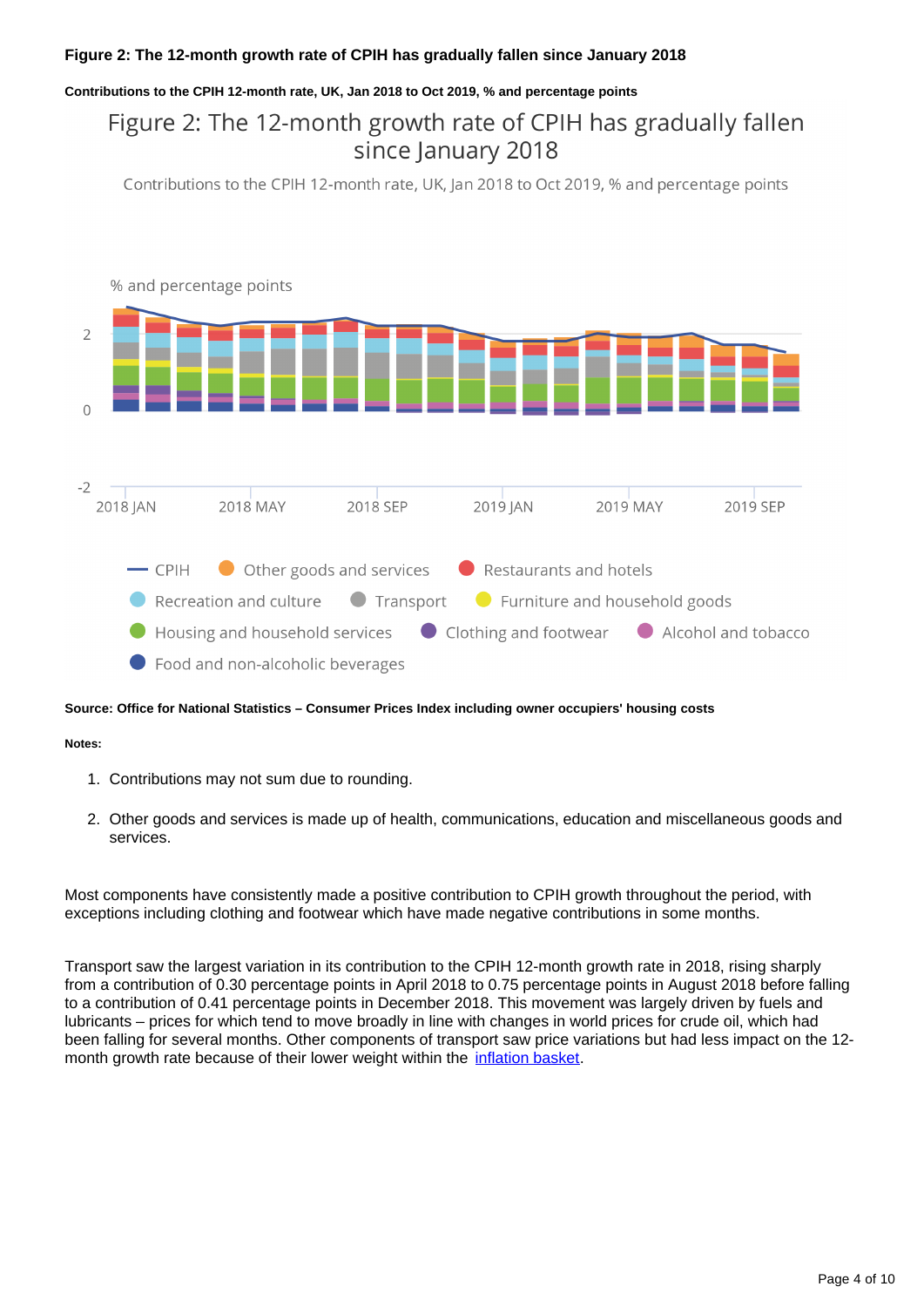#### **Figure 3: Transport has made decreasing contributions to CPIH in recent months**

**Contributions to the 12-month growth rate of all items CPIH within transport, UK, January 2018 to October 2019, % and percentage points**

### Figure 3: Transport has made decreasing contributions to CPIH in recent months

Contributions to the 12-month growth rate of all items CPIH within transport, UK, January 2018 to October 2019, % and percentage points



#### **Source: Office for National Statistics – Consumer Prices Index including owner occupiers' housing costs**

#### **Notes:**

- 1. Contributions may not sum due to rounding.
- 2. Transport services is made up of passenger transport by air, passenger transport by railway, passenger transport by road and passenger transport by sea and inland waterway.

Transport's contribution to the 12-month growth rate of CPIH fell consistently between April and September 2019 but has risen slightly in October 2019. A range of components have contributed to this fall, including second-hand cars, that have made consistently negative contributions since April 2019.

There may be a number of factors affecting the second-hand car market this year including decreased demand, increased supply, and uncertainty around environmental and political factors. Second-hand cars nonetheless made positive contributions to the 12-month growth rate of CPIH over much of the rest of the period.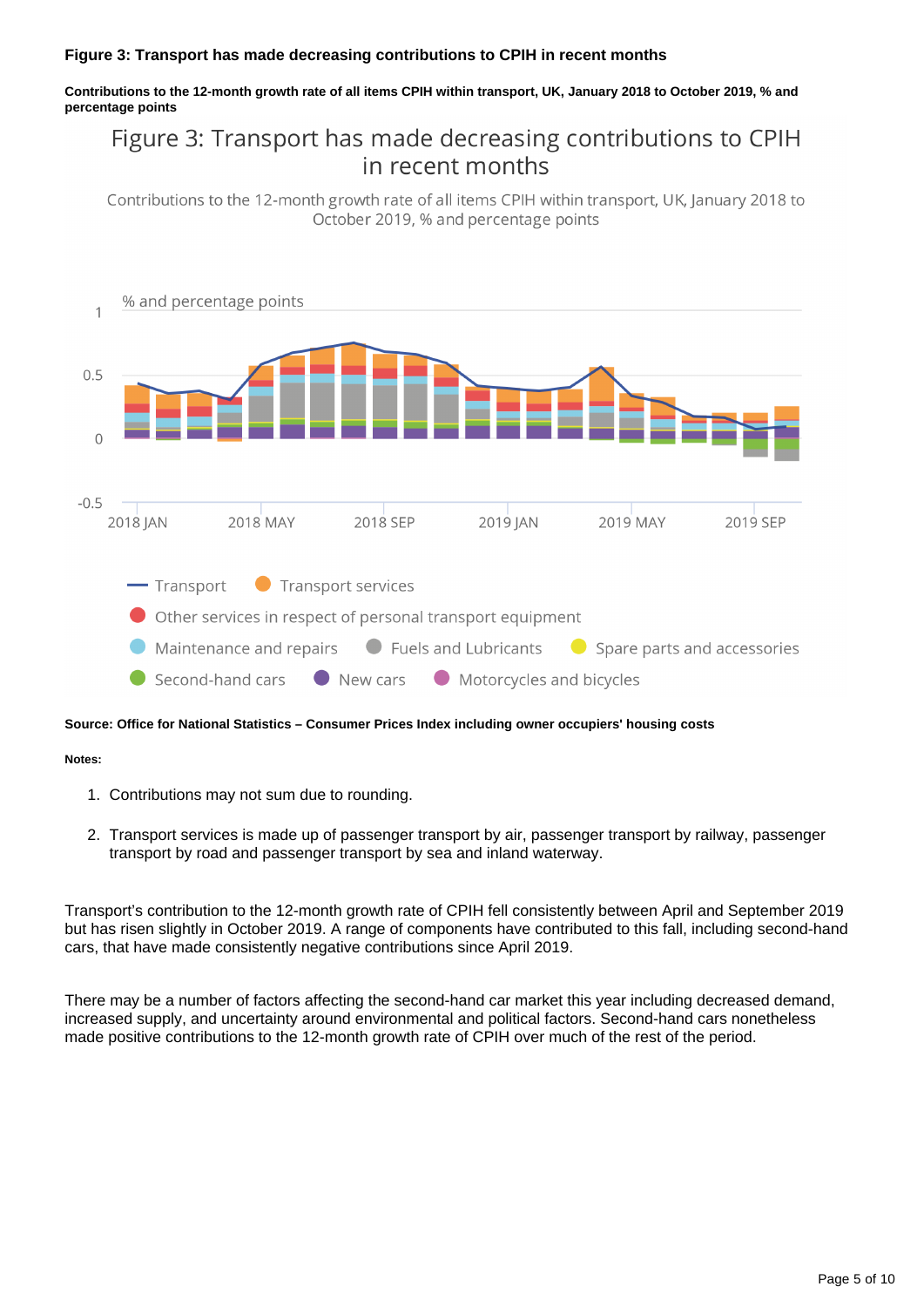#### **Figure 4: Contributions from electricity and gas have moved broadly in line with the Ofgem cap**

**Contributions to the 12-month growth rate of all items CPIH within housing and household services, UK, January 2018 to October 2019, % and percentage points**

### Figure 4: Contributions from electricity and gas have moved broadly in line with the Ofgem cap

Contributions to the 12-month growth rate of all items CPIH within housing and household services, UK, January 2018 to October 2019, % and percentage points



#### **Source: Office for National Statistics – Consumer Prices Index including owner occupiers' housing costs**

#### **Notes:**

- 1. Contributions may not sum due to rounding.
- 2. Other includes products for the regular maintenance and repair of dwelling, services for the regular maintenance and repair of dwelling, water supply, sewerage collection, liquid fuels and solid fuels.

Housing and household services consistently made one of the largest contributions to the 12-month growth rate of CPIH over the period. It made an increasing contribution over much of 2018, peaking in December 2018 with a contribution of 0.62 percentage points. This increase was largely driven by increasing contributions from the electricity, gas and other fuels component.

Gas and electricity prices rose by around 7% and 9% respectively, between January and December 2018. As with fuels and lubricants, energy prices were driven to a large extent by movements in world prices, as well as seasonal patterns for gas and electricity prices.

Gas and electricity continue to be among the largest drivers of movement in the overall contribution of housing and household services in 2019. Since January 2019, price movements for gas and electricity have reflected changes to the **[Ofgem energy price cap](https://www.ons.gov.uk/economy/inflationandpriceindices/articles/priceseconomiccommentary/february2019)**.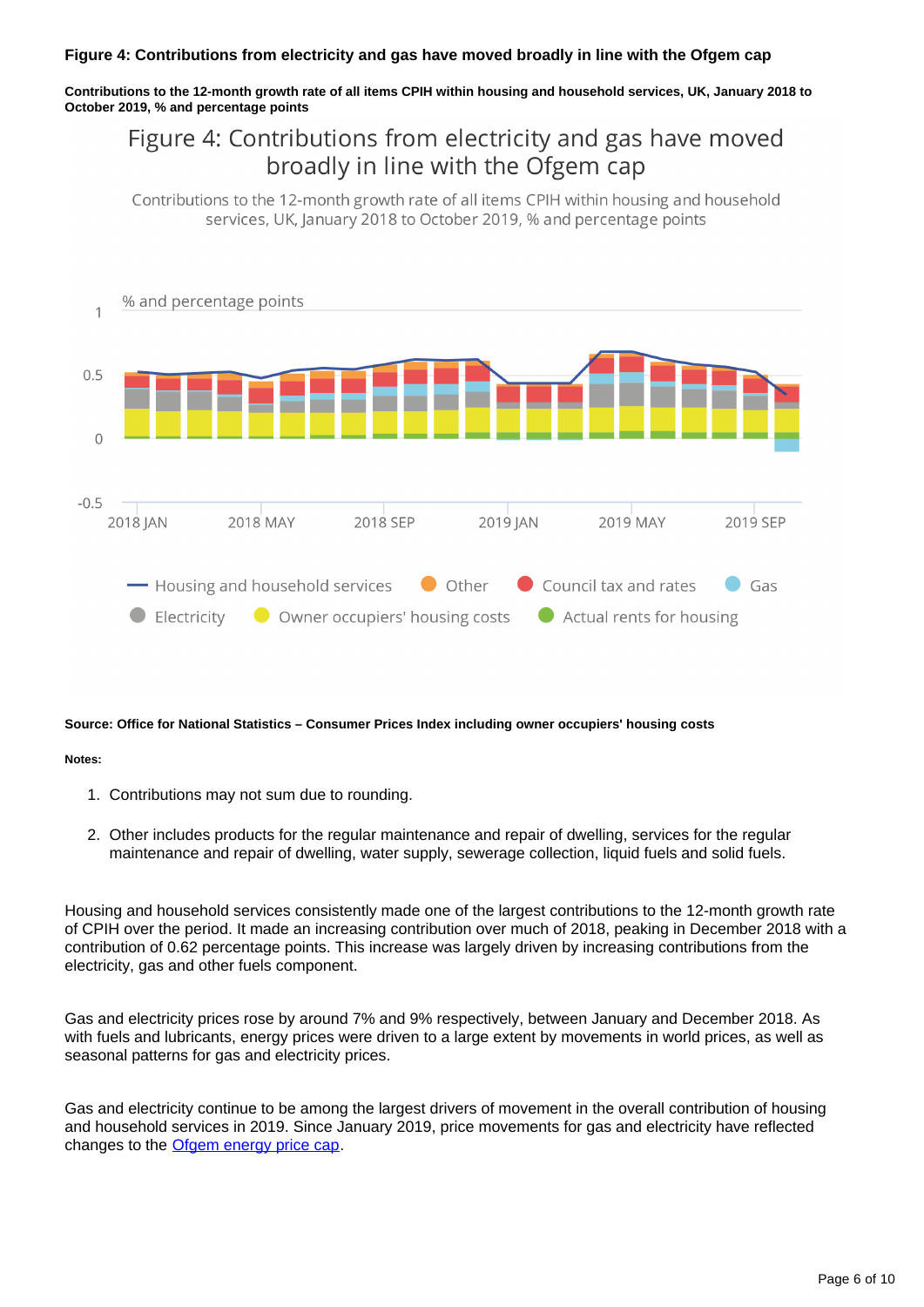#### **Figure 5: Contributions from food and non-alcoholic beverages have generally seen a decline over the period**

**Contributions to the 12-month growth rate of all items CPIH within food and non-alcoholic beverages, UK, January 2018 to October 2019, % and percentage points**

### Figure 5: Contributions from food and non-alcoholic beverages have generally seen a decline over the period

Contributions to the 12-month growth rate of all items CPIH within food and non-alcoholic beverages, UK, January 2018 to October 2019, % and percentage points



**Source: Office for National Statistics – Consumer Prices Index including owner occupiers' housing costs**

#### **Notes:**

- 1. Contributions may not sum due to rounding.
- 2. Other includes milk, cheese and eggs, oils and fats, sugar, jam, honey, syrups, chocolate and confectionary, food products and non-alcoholic beverages.

Contributions from food and non-alcoholic beverages to the CPIH 12-month growth rate have varied somewhat over the period since January 2018. Most notably, in late 2018 and early 2019, several food and non-alcoholic beverage categories made negative contributions to CPIH, with meat being one of the biggest drivers.

Vegetables have generally made larger contributions to the 12-month growth rate of CPIH in 2019 than in 2018. This likely reflects the impact of weather on crop production with a particularly cold winter in early 2018, followed by a heatwave, affecting crop yields. Price increases for vegetables can take time to fully feed through to consumer prices, which may explain why the effects are being seen more in 2019.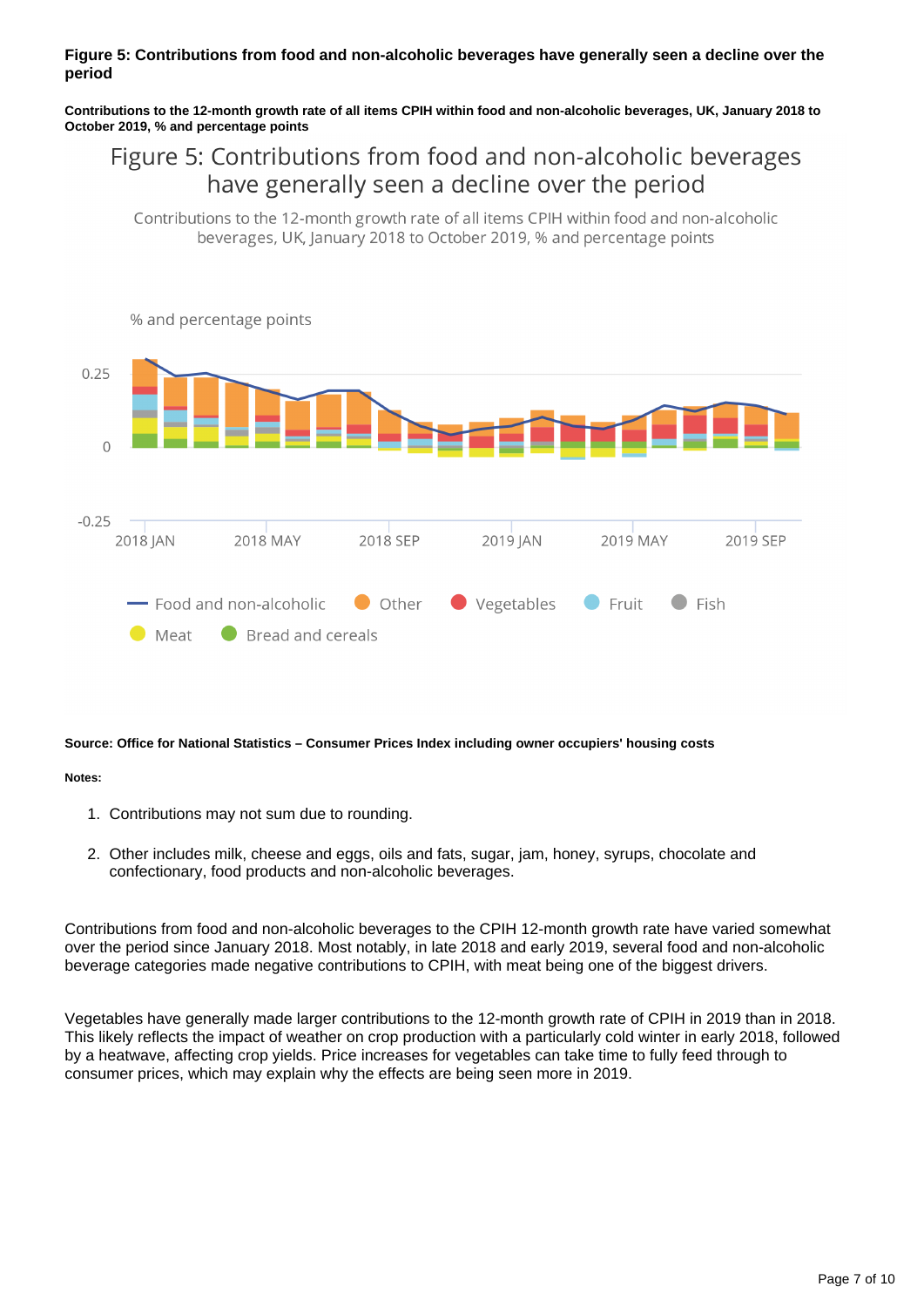# <span id="page-7-0"></span>**5 . Mortgages transaction volumes**

Figure 6 shows mortgage transaction volumes since 2005 for first-time buyers, former owner occupiers and for remortgages for the UK. Mortgage transaction volumes for first-time buyers have been consistently lower than those for former owner occupiers over most of the period but have been gradually converging and have slightly overtaken former owner occupiers, for the first time, in the first two quarters of 2019.

The market share for first-time buyers in Quarter 2 (Apr to June) 2019 was 31% of mortgage transactions, compared to 30% for former owner occupiers and 39% for remortgages. This is a considerable shift from the beginning of the period, when first-time buyers made up just 17% of the market, former owner occupiers accounted for 29% of mortgage transactions and the remaining 54% were remortgages.

#### **Figure 6: Mortgage transaction volumes for first-time buyers have overtaken those for former owner occupiers in 2019**





**Source: Financial Conducts Authority (FCA) - Product Sales Data, Bank of England - official bank rate (IUDBER)**

#### **Notes:**

1. Quarterly mortgage transaction volumes have been represented as monthly volumes by dividing them equally between each month in the quarter.

Mortgage transaction volumes and the Bank of England base rate fell sharply during the 2008 to 2009 financial crisis. For new mortgages, this likely reflects market conditions and a similar fall in property sales. For remortgages, it could also be a reaction to movements in the Bank of England base rate, although changes in the base rate are not necessarily fully passed on as changes in the lending rates by lenders.

For existing home owners, when interest rates are high, remortgaging fairly regularly may appeal as a way to balance the cost of repayments and the predictability of monthly outgoings. A variable or tracker mortgage rate would risk sudden, possibly large increases in mortgage payments as the base rate increased. Longer-term fixed rate mortgages would typically incur a higher mortgage rate to accommodate the risk of a base rate increase.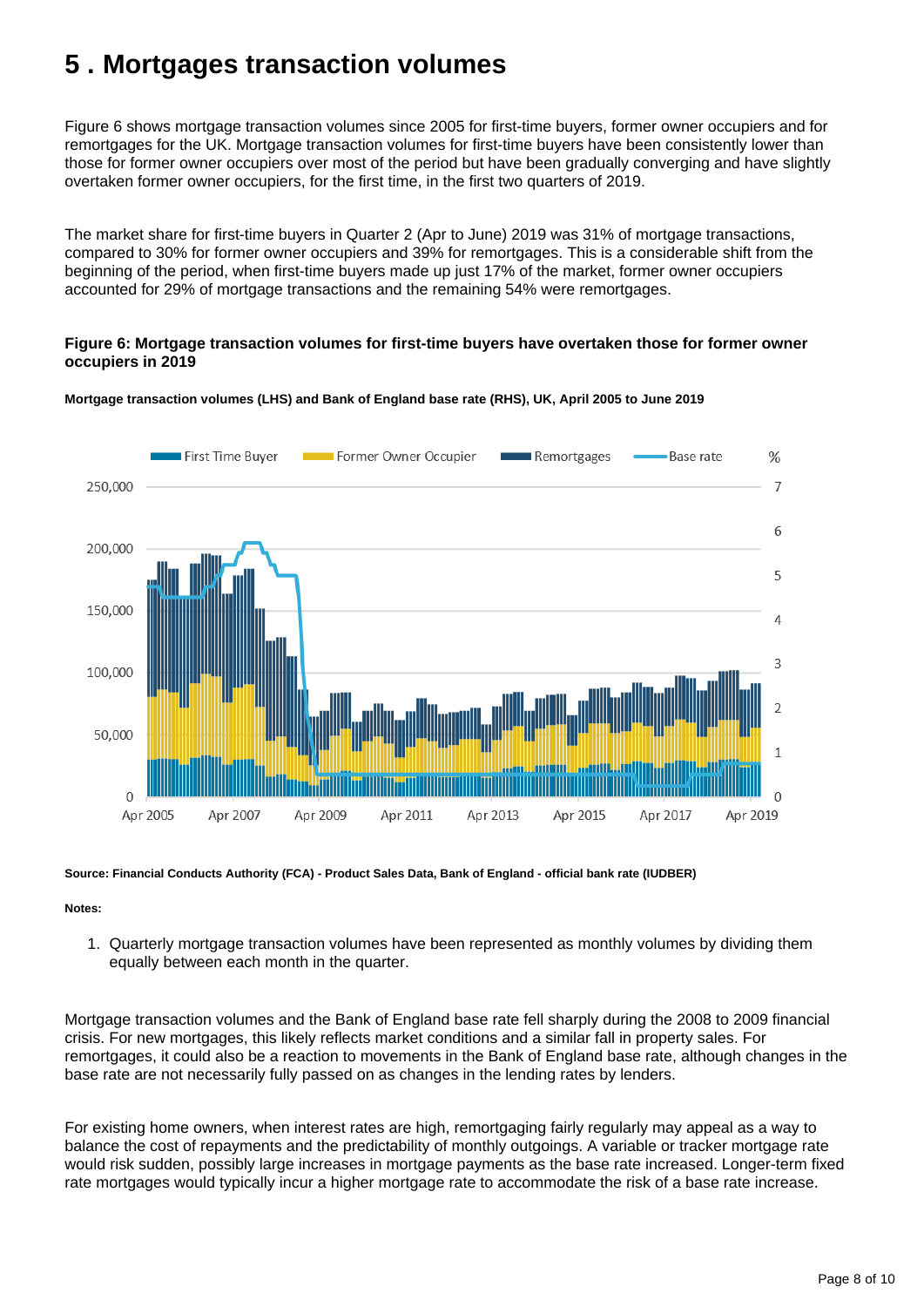From March 2009 to July 2016, the base rate remained unchanged at 0.5%, which was 5.25 percentage points lower than its pre-downturn peak in July to November 2007. The low level of remortgages over this period perhaps reflects consumers' perceptions that the base rate was unlikely to change.

Mortgage transaction volumes remain below their pre-downturn peak for first-time buyers, former owner occupiers and remortgages. In the most recent quarter, total remortgage volumes were 108,000, just 35% of their pre-downturn peak in Quarter 3 (July to Sept) 2005. Former owner occupier mortgage volumes in the most recent quarter were 83,000, around 42% of the quarterly volume at their pre-downturn peak in Quarter 3 2006. Mortgage volumes for first-time buyers are more in line with their pre-downturn levels with 85,000 transactions in the most recent quarter, around 84% of the 101,000 transactions in Quarter 3 2006.

A range of policies have been introduced in recent years to support first-time buyers getting onto the property ladder. The schemes vary in different parts of the UK and include Help to Buy ISAs, shared equity schemes, rent to own schemes and stamp duty reductions. This may partly explain the convergence of mortgage transactions for first-time buyers and former owner occupiers over recent years.

#### **Figure 7: Mortgage transaction volumes for first-time buyers have overtaken those for former owner occupiers in 2019**

#### **Mortgage transaction volumes, London, April 2005 to June 2019**

Figure 7: Mortgage transaction volumes for first-time buyers have overtaken those for former owner occupiers in 2019

Mortgage transaction volumes, London, April 2005 to June 2019



Mortgage transaction volumes

#### **Source: Financial Conducts Authority (FCA) - Product Sales Data**

Figure 7 shows mortgage volumes for first-time buyers, former owner occupiers and remortgages for London since 2005. The volume of first-time buyer transactions has exceeded former owner occupier mortgage transactions since 2013. Remortgages grew between 2015 and 2018, in contrast to both first-time buyers and former owner occupier transactions which decreased over the period.